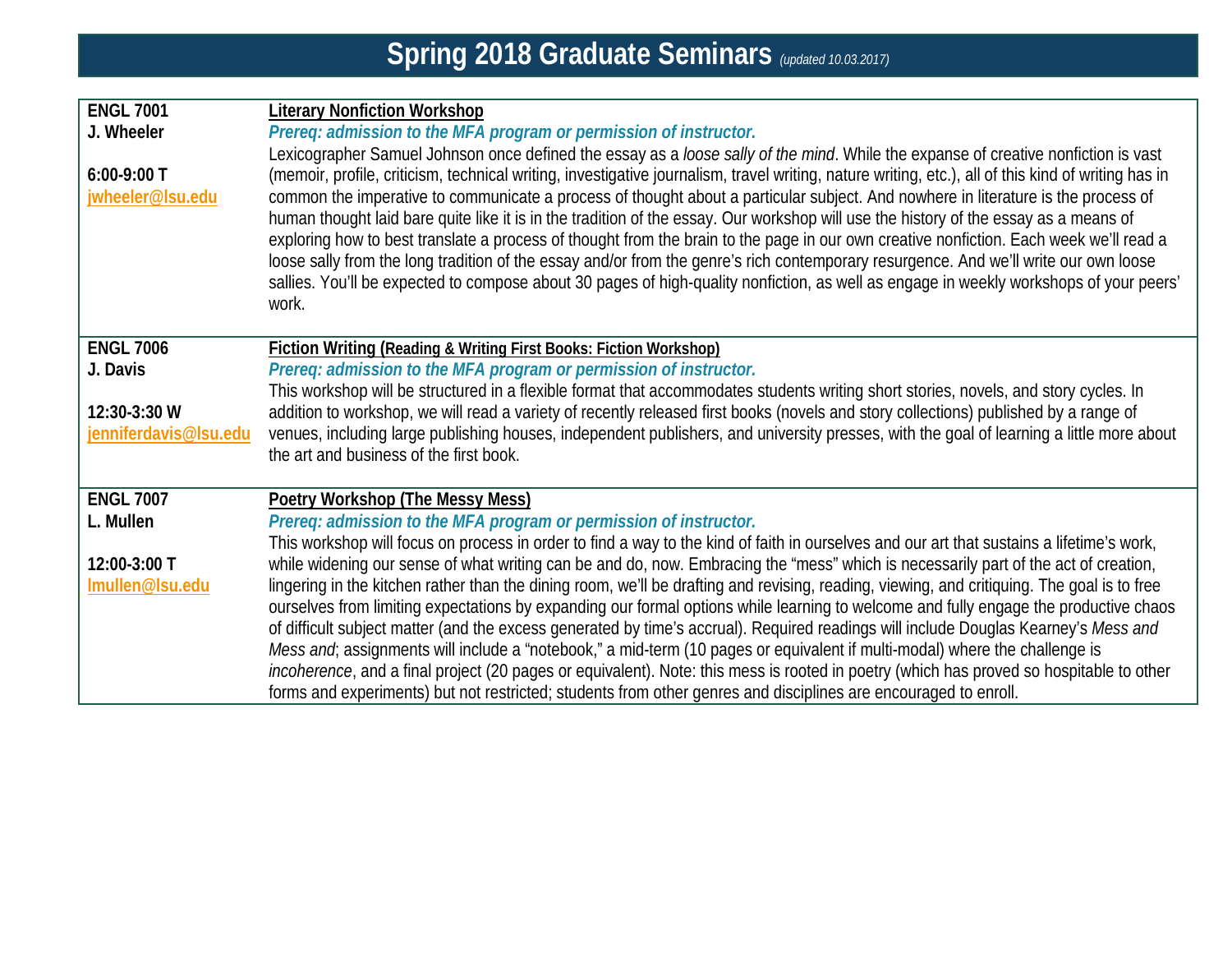| <b>ENGL 7050</b><br>K. Cope<br>6:00-9:00N T<br>encope@Isu.edu       | Restoration and 18th Century Literature (Thoughtful Art: Foundations and Expressions of Enlightenment Culture)<br>Were an able mathematician to compute the ratio of art, science, thought, and letters produced during the Enlightenment to the<br>population of that literally "old Europe," numbers mavens would soon discover that this era exceeded all others in per capita production<br>of memorable, curator-worthy artifacts. So, too, with the rate of increase in cultural activity and with the circulation of information<br>through the book trade and related media. This astounding outburst of cerebration was not without its effects for the expressive arts,<br>including literature. The rise of didactical verse, the creation of genres such as topographical poetry or philosophical essays, and the<br>appearance of paintings, statues, and even buildings expressing some literary idea are only a few examples of the unprecedented<br>thoughtfulness of Enlightenment art. This course will examine several of the major British as well as multi-national controversies and<br>debates and will consider their impact on British literature as well as on Enlightenment culture. Included in the carousel of case studies<br>will be debates concerning the nature of light; the age of the world; the origins of consciousness; natural versus artificial<br>language; volcanism, earthquakes, storms, and natural disasters; the rules for the production of dramas; constitutional monarchy<br>versus absolutism; space travel; the merits of public libraries; republics versus dictatorships versus kingdoms versus empires; and<br>much more! The majority of texts will be harvested from online sources and databases, making this an economical as well as<br>accessible course. |
|---------------------------------------------------------------------|--------------------------------------------------------------------------------------------------------------------------------------------------------------------------------------------------------------------------------------------------------------------------------------------------------------------------------------------------------------------------------------------------------------------------------------------------------------------------------------------------------------------------------------------------------------------------------------------------------------------------------------------------------------------------------------------------------------------------------------------------------------------------------------------------------------------------------------------------------------------------------------------------------------------------------------------------------------------------------------------------------------------------------------------------------------------------------------------------------------------------------------------------------------------------------------------------------------------------------------------------------------------------------------------------------------------------------------------------------------------------------------------------------------------------------------------------------------------------------------------------------------------------------------------------------------------------------------------------------------------------------------------------------------------------------------------------------------------------------------------------------------------------------------------------------------------------|
| <b>ENGL 7221</b><br>R. Godden<br>3:00-6:00 TH<br>rgodden1@lsu.edu   | Topics in Critical Theory and Cultural Studies (Disability Studies: Divergent Bodies in the Middle Ages)<br>The literature of the Middle Ages abounds with representations of bodies that are excessive, strange, monstrous, grotesque, infirm, and<br>miraculous. To approach these Divergent Bodies, scholars have increasingly looked to Disability Studies and its critical analyses of how<br>binaries such as human/monstrous, healthy/sick, and disabled/normal are discursively constructed. This seminar considers several<br>ways of thinking about the nonnormative body in premodern literature and culture: How do categories of the monstrous and the disabled<br>overlap in medieval culture? How do representations of disabled bodies intersect with racialized ones? With gendered bodies? How do<br>objects like prostheses and assistive devices redraw what it means to be human? To explore these questions, we will read widely in<br>contemporary Disability Studies, and in scholarship that applies it to premodern texts. We will also read diverse primary texts in<br>medieval literature, including Chaucer, Arthurian literature, travel narratives, and Saints' Lives. Further, we will consider Shakespeare's<br>Richard III and you will have the opportunity to explore how Disability Studies is being done or could be done in your own field of<br>research.                                                                                                                                                                                                                                                                                                                                                                                                                       |
| <b>ENGL 7222</b><br>S. Weinstein<br>12:30-3:30 M<br>sweinst@lsu.edu | Topics in Literary Studies (A Social History of Spoken Word Poetry)<br>In this seminar, we will explore the popular genre of contemporary spoken word poetry as it developed in the United States in the late-<br>20th and early-21st centuries. We will study spoken word as a discourse with orienting values and practices, and will examine its<br>position in relation to other U.S. poetries and to its myriad social contexts. Our readings will incorporate performance studies and literary<br>studies, as well as historical studies of poetry movements.                                                                                                                                                                                                                                                                                                                                                                                                                                                                                                                                                                                                                                                                                                                                                                                                                                                                                                                                                                                                                                                                                                                                                                                                                                                      |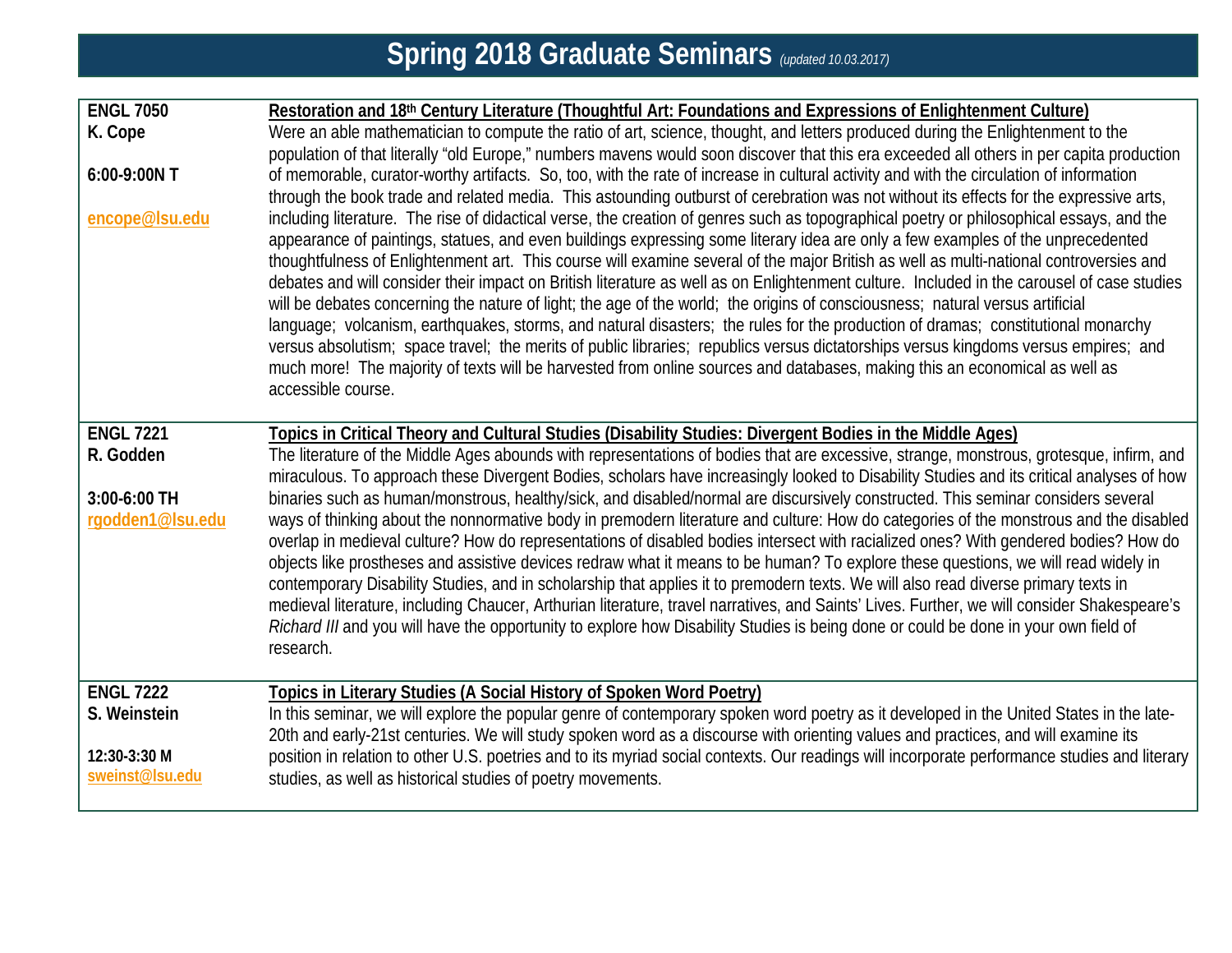| <b>ENGL 7423</b> | <b>Topics in Folklore (Transculturation in Global Literatures)</b>                                                                                                                                                                                                                                                                                                                                                                                                                                                                                                                                                                                                                                                                                                                               |
|------------------|--------------------------------------------------------------------------------------------------------------------------------------------------------------------------------------------------------------------------------------------------------------------------------------------------------------------------------------------------------------------------------------------------------------------------------------------------------------------------------------------------------------------------------------------------------------------------------------------------------------------------------------------------------------------------------------------------------------------------------------------------------------------------------------------------|
| S. Otero         | How does literature create place and imagined communities transnationally? What kinds of subjects and audiences are generated                                                                                                                                                                                                                                                                                                                                                                                                                                                                                                                                                                                                                                                                    |
|                  | through literary transculturation? This graduate course looks at how transculturation informs representations of cultural admixture and                                                                                                                                                                                                                                                                                                                                                                                                                                                                                                                                                                                                                                                          |
| $3:30-6:30$ T    | appropriation in global literatures. Transculturation is a concept developed by Cuban folklorist Fernando Ortiz to describe how historical                                                                                                                                                                                                                                                                                                                                                                                                                                                                                                                                                                                                                                                       |
| solimar@Isu.edu  | processes like slavery, colonialism, and migration play a part in developing national and transnational cultural flows. The literature we                                                                                                                                                                                                                                                                                                                                                                                                                                                                                                                                                                                                                                                        |
|                  | will read in this course explores the aesthetic ramifications of cultural borrowing and reinvention in a diverse global context. Authors                                                                                                                                                                                                                                                                                                                                                                                                                                                                                                                                                                                                                                                         |
|                  | explored include, but are not limited to: Laia Jufresa, Cristina García, Amitav Ghosh, Banana Yoshimoto, Chimamanda Ngozi Adichie,                                                                                                                                                                                                                                                                                                                                                                                                                                                                                                                                                                                                                                                               |
|                  | and Lisa McInerney.                                                                                                                                                                                                                                                                                                                                                                                                                                                                                                                                                                                                                                                                                                                                                                              |
| <b>ENGL 7541</b> | <b>Digital Rhetorics/Multimodal Texts</b>                                                                                                                                                                                                                                                                                                                                                                                                                                                                                                                                                                                                                                                                                                                                                        |
| J. Butts         | This course looks at the ways in which we create and consume all sorts of texts in their various forms-particularly digital ones. What changes when<br>our rhetorics become digital? We will explore the various effects of digitality upon rhetorical texts, and consider how we will continue to read, write,                                                                                                                                                                                                                                                                                                                                                                                                                                                                                  |
| 3:30-6:30 M      | and practice rhetoric in different ways in the future. We will attempt to follow Aristotle's three forms of human activity in our exploration together:                                                                                                                                                                                                                                                                                                                                                                                                                                                                                                                                                                                                                                          |
| jbutts@lsu.edu   | knowing, doing, and making. Knowing: The class will read to learn about some benchmark concepts in theory pertaining to rhetoric, from the likes of<br>Aristotle to Heidegger to DJ Spooky, and make connections to divergent digital texts and contexts. Doing: We will also analyze and respond to some<br>examples of digital literature, like Device 6 and the creative work of Darius Kazemi and Shelley Jackson, in order to make some decisions together<br>about how to interpret what claims these novel texts are making about how language and electronic media work in the world. Making: Finally, we will<br>also intervene in our collective rhetorical digitality by constructing texts that push our thinking about how different formats and approaches to<br>composition work. |
|                  |                                                                                                                                                                                                                                                                                                                                                                                                                                                                                                                                                                                                                                                                                                                                                                                                  |
| <b>ENGL 7623</b> | Topics in Professional Writing and Technical Communication (Arts Administration: Delta Mouth)                                                                                                                                                                                                                                                                                                                                                                                                                                                                                                                                                                                                                                                                                                    |
| L. Glenum        | Prereq: admission to the MFA program or permission of instructor.                                                                                                                                                                                                                                                                                                                                                                                                                                                                                                                                                                                                                                                                                                                                |
|                  | Learn the ropes of arts administration while helping to stage Delta Mouth 2018! The Delta Mouth Literary Festival is a nationally                                                                                                                                                                                                                                                                                                                                                                                                                                                                                                                                                                                                                                                                |
| 6:00-9:00N TH    | distinguished literary festival hosted each year by LSU's MFA program. The festival is an extremely vital part of LSU's literary<br>community and part of our service to the greater Baton Rouge and Louisiana arts communities. In this class, we will unpack the process                                                                                                                                                                                                                                                                                                                                                                                                                                                                                                                       |
| lglenum@lsu.edu  | of visioning and planning a large-scale literary event. Students will hone practical skills in grant-writing, fundraising, professional<br>standards of correspondence, publicity, marketing, and all the minutiae required to make a literary event happen—from writing a<br>mission statement to hosting visiting writers. Many of the skills developed in this class are the same skills required to work in publishing<br>or for an arts non-profit. Students will work with this year's student co-directors to stage Delta Mouth 2018 and to lay the groundwork for<br>the 2019 festival.                                                                                                                                                                                                  |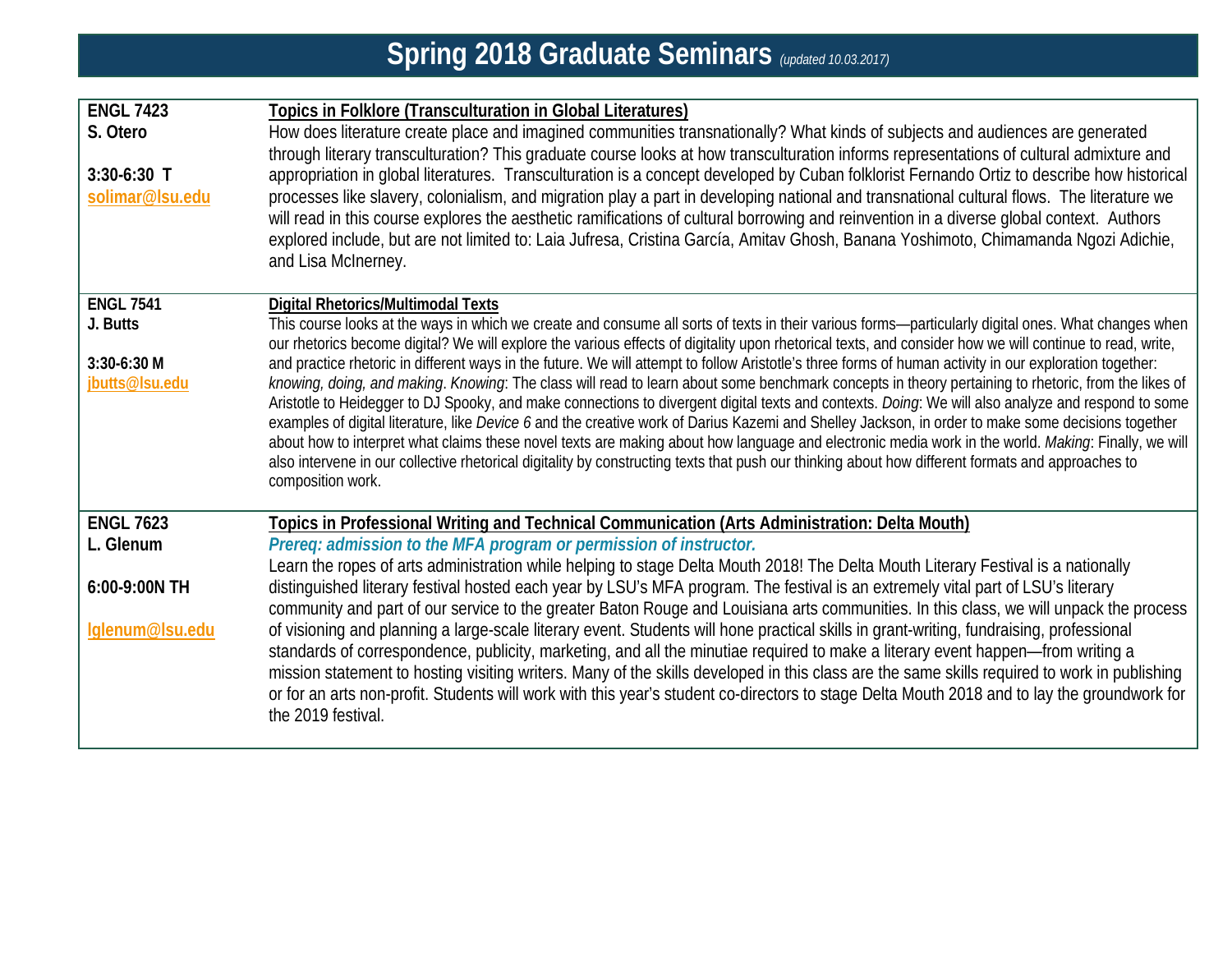| <b>ENGL 7783</b><br>J. Catano<br>12:30-3:30 W<br>catano@Isu.edu    | Topics in Film and Video Studies (Noir to Neo Noir: Fiction and Film)<br>Noir is often conflated/confused with hard-boiled detective fiction. But while a crime is often part of the content, noir is really as much a<br>visual or prose style as a plot and characterization. This course will work with that set of characteristics, along with historical and<br>sociocultural dynamics that were part of noir's early 20 <sup>th</sup> century fiction and film hey-day as well as its 60s/70s reappearance and<br>reworking in French New Wave films and re-releases of such classics as The Postman Always Rings Twice. Ongoing issues we'll<br>explore include gender roles and sexuality, class, violence, place/regionalism, and others. Suggestions for primary texts, especially<br>more recent works, will be sought from course members for final text selections. Weekly forums via Moodle; choice to create in<br>written/visual noir style for one assignment; class presentation; final project.                                                                                                                                                                                                                                                                                                                                                                                                                                                                                                                                                                                                                                                                                                                      |
|--------------------------------------------------------------------|-----------------------------------------------------------------------------------------------------------------------------------------------------------------------------------------------------------------------------------------------------------------------------------------------------------------------------------------------------------------------------------------------------------------------------------------------------------------------------------------------------------------------------------------------------------------------------------------------------------------------------------------------------------------------------------------------------------------------------------------------------------------------------------------------------------------------------------------------------------------------------------------------------------------------------------------------------------------------------------------------------------------------------------------------------------------------------------------------------------------------------------------------------------------------------------------------------------------------------------------------------------------------------------------------------------------------------------------------------------------------------------------------------------------------------------------------------------------------------------------------------------------------------------------------------------------------------------------------------------------------------------------------------------------------------------------------------------------------------------------|
| <b>ENGL 7920</b><br>C. Barrett<br>12:30-3:30 M<br>cbarrett@Isu.edu | <b>English Seminar (Dissertation Workshop)</b><br>Limited to Ph.D. students who have passed the general exam or are taking exams in the Spring semester.<br>In this seminar, we will share the process and products of writing in a few advanced academic genres, including (but not limited to) the dissertation<br>prospectus, the journal article, and the dissertation chapter. Remaining committed to the individual research agenda of each seminarian, we will<br>consider several dimensions of the research process: identifying stylistic, methodological, and theoretical models; developing familiarity with the key<br>journals and presses in your specific field(s); discerning your writing process style and developing strategies to build on your strengths and address<br>areas of opportunity; writing in effective, efficient ways in different windows of time; refining your skill in writing advanced academic prose; honing<br>your skill in both offering generative critique to colleagues and making the most of the generative critique offered to you; sharpening your appetite<br>for, and success at, thorough revision; creating and sustaining productive momentum by integrating reading, thinking, composing, teaching, and<br>revising; and practicing expressing your research project(s) in short and long forms, both written and oral. By the end of the term, you will have<br>achieved the writing goal you set for yourself in this seminar (drafting a prospectus, e.g., or revising a chapter, etc), and you will have contributed to<br>the success of each of us in this seminar.                                                                                                      |
| <b>ENGL 7962</b><br>S. Weltman<br>6:30-9:30 W<br>enwelt@Isu.edu    | Studies in the Victorian Period (Charles Dickens)<br>An international literary superstar whose books have never gone out of print, commemorated by annual festivals worldwide and his own theme park<br>in the UK, for many Dickens epitomizes Victorian literature and culture. In this course, we will explore as much of the extravagant fun, the tearful<br>melodrama, the evocative prose, the social critique, the quirky characters, and the immense cultural impact of this prolific novelist as we can in one<br>semester. Important topics for discussion include gender, sexuality, class, industrialization, empire, race, inheritance, seriality, theatricality,<br>performance, biography, the city, the environment, body size, disability, illustration, historical context, narrative technique, modes of publication, and<br>editorial control. Readings may include Oliver Twist, David Copperfield,* Bleak House,* Hard Times, Little Dorrit,* Great Expectations, and The<br>Mystery of Edwin Drood, as well as a few of Dickens's shorter works such as A Christmas Carol, Chimes, and A Cricket on the Hearth, along with<br>critical, biographical, historical, and theoretical material. Although he was revered as "The Inimitable," we will certainly look at imitations and<br>adaptations of Dickens. Victorian triple-decker novels can hit 900 pages (the biggest ones are marked with an asterisk), so if you have a chance to<br>read one or two of them over winter break, do it. Requirements include formal and informal oral presentations, an annotated bibliography, an oral<br>book review, a short paper, an article-length paper, lots of delightful reading, and active class participation. |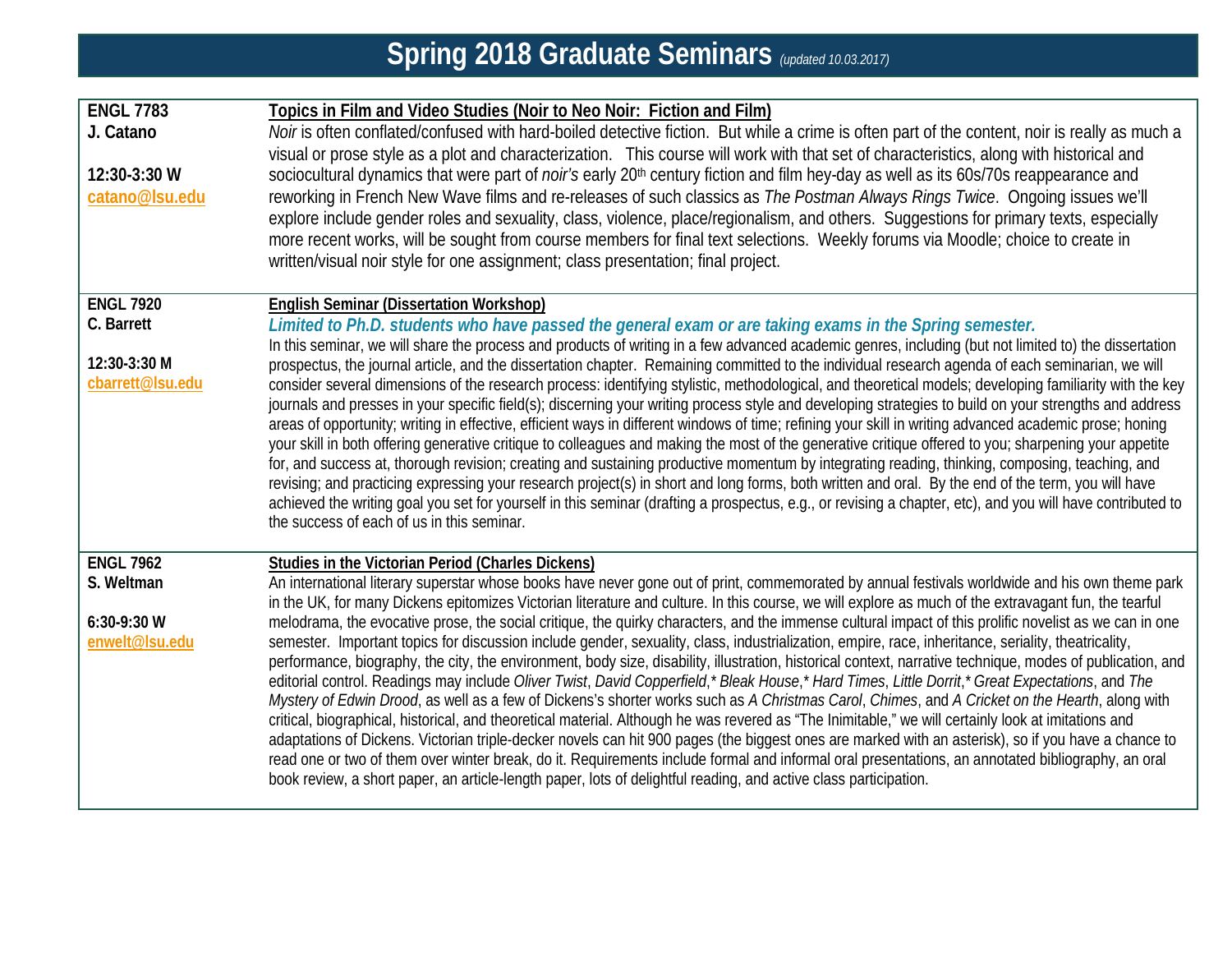| <b>ENGL 7971</b><br>M. Bibler<br>$12:00-3:00$ T<br>mbibler@lsu.edu | Topics in Southern Studies (Queer Theory/Southern Studies)<br>This seminar will focus on some of the key theories and methodologies of Queer Studies, concentrating foremost on recent scholarship as well as<br>some foundational works by Eve Sedgwick, Jose Esteban Munoz, John Howard, and others. Our aim is to map the landscape of this<br>critical/theoretical terrain in order to ask how a study of U.S. southern culture(s) might illuminate and reshape that terrain further. We will especially<br>concentrate on developments in Queer of Color critique to help us foreground and understand the multiracial dynamics of the Queer South. |
|--------------------------------------------------------------------|----------------------------------------------------------------------------------------------------------------------------------------------------------------------------------------------------------------------------------------------------------------------------------------------------------------------------------------------------------------------------------------------------------------------------------------------------------------------------------------------------------------------------------------------------------------------------------------------------------------------------------------------------------|
| <b>ENGL 7975</b>                                                   | Topics in African-American Literature (Race, AntiBlackness, and the Politics of Academic Activism)                                                                                                                                                                                                                                                                                                                                                                                                                                                                                                                                                       |
| A. Gourdine                                                        | Relying on novels like Zadie Smith's On Beauty, Ishmael Reed's Reckless Eyeballin, and Danzy Senna's Caucasia alongside Claudia Rankine's'                                                                                                                                                                                                                                                                                                                                                                                                                                                                                                               |
| 12:00-3:00 TH                                                      | Citizen, Audre Lorde's Zami and select writings from Sylvia Wynter, this course explores race in the academy. Specifically, these narratives center<br>black bodies and amplify how academic theorizing race and racism appear as praxis, manifest in a particular set practices, and organize                                                                                                                                                                                                                                                                                                                                                           |
| agourdi@Isu.edu                                                    | antiblackness. Through various media and genres, we unpack how antiblackness and parallel theories of race/racism are imagined, embodied,                                                                                                                                                                                                                                                                                                                                                                                                                                                                                                                |
|                                                                    | activated, and/or realized, and resisted. The discourses we engage will shift, but using bell hooks' Writing Beyond Race and Charles Mills' The<br>Racial Contract, this course will create a space to actively consider what counts as activism in the academy. In addition to the printed texts, we have                                                                                                                                                                                                                                                                                                                                               |
|                                                                    | dynamic online content. Course assignments will include discussant essay, annotated bibliography, new media review/analysis, among others.                                                                                                                                                                                                                                                                                                                                                                                                                                                                                                               |

| <b>Of Related Interest</b>                   |                                                                                                                                                                                                                                                                                                                                                                                                                                                                                                                                                                                                                                                                                                                                                                                                                                                                                                                                                                                                                                                                                                                                                                                                                                                                                                                                                                                                                 |  |
|----------------------------------------------|-----------------------------------------------------------------------------------------------------------------------------------------------------------------------------------------------------------------------------------------------------------------------------------------------------------------------------------------------------------------------------------------------------------------------------------------------------------------------------------------------------------------------------------------------------------------------------------------------------------------------------------------------------------------------------------------------------------------------------------------------------------------------------------------------------------------------------------------------------------------------------------------------------------------------------------------------------------------------------------------------------------------------------------------------------------------------------------------------------------------------------------------------------------------------------------------------------------------------------------------------------------------------------------------------------------------------------------------------------------------------------------------------------------------|--|
| <b>CPLT 7120</b><br>K. Jensen<br>4:30-7:30 M | <b>Theories of Emotion</b><br>In this course, we shall examine historical notions of "the passions" and modern theories of both emotion and affect. In addition, we will study<br>literary theories of the emotions, ending by looking at some examples of how critics put these theories into practice in reading literary<br>texts. Students will be able to put one (or more) of the theories we study throughout the semester into practice by using it to analyze a literary text                                                                                                                                                                                                                                                                                                                                                                                                                                                                                                                                                                                                                                                                                                                                                                                                                                                                                                                          |  |
|                                              | or texts of the student's choice in a final paper. The course will be discussion based, and we will work to see where among the theories we study,<br>there are ideas in common and where there are significant shifts in thought. Readings include sections or books by Arika, James, Brennan, Clough,<br>Ahmed, Keen, and Vermeule, as well as articles using emotion or affect theory to analyze literature.                                                                                                                                                                                                                                                                                                                                                                                                                                                                                                                                                                                                                                                                                                                                                                                                                                                                                                                                                                                                 |  |
| <b>CPLT 7130</b><br>M. Zerba                 | <b>Modern Odysseys</b><br>As comparative literature and world literature open new pathways of exchange between geographically and culturally distant regions of the globe,                                                                                                                                                                                                                                                                                                                                                                                                                                                                                                                                                                                                                                                                                                                                                                                                                                                                                                                                                                                                                                                                                                                                                                                                                                      |  |
|                                              | students of literary study are facing the challenges of reading texts that span these divides. This course will examine how the Return Tale, which                                                                                                                                                                                                                                                                                                                                                                                                                                                                                                                                                                                                                                                                                                                                                                                                                                                                                                                                                                                                                                                                                                                                                                                                                                                              |  |
| 10:30-12:00 TTH                              | has antecedents reaching as far back as the Mesopotamian Epic of Gilgamesh and Homer's Odyssey, has provided 20 <sup>th</sup> century writers and<br>creative artists with ways of thinking about social, sexual, and racial identity in the Caribbean, the Mediterranean, and Europe. We will focus<br>particularly on how the effects of slavery and colonization in the Caribbean shape the Return Tale. Topics of study will include: the Return Tale<br>(nostos) in world literature; l'errance insulaire in Caribbean and Mediterranean island settings; Odyssean metis (cunning, craft) and Caribbean<br>métissage (interweaving, intermixture); the Mediterranean as a deep culture (land-locked sea, stratification through deep time) and the Caribbean as<br>an archipelago (far-flung, island-dotted sea, diffuse); retour as detour, katabasis (descent); memory and storytelling; personas and masks: text as<br>performance. Readings will include: the Epic of Gilgamesh (selections), Homer's Odyssey, Sophocles' Philoctetes, Aimé Césaire's Journal of a<br>Return to the Native Land, Virginia Woolf's Orlando, Derek Walcott's Omeros, C.P. Cavafy (selected poems), Édouard Glissant's Poetics of<br>Relation, Nikos Kazantzakis' Report to Greco, Jacques Lacarrière, Ce que je dois à Aimé Césaire and L'Eté grec, and Romare Bearden, Black<br>Odyssey in Visual Art (Cut-out series). |  |